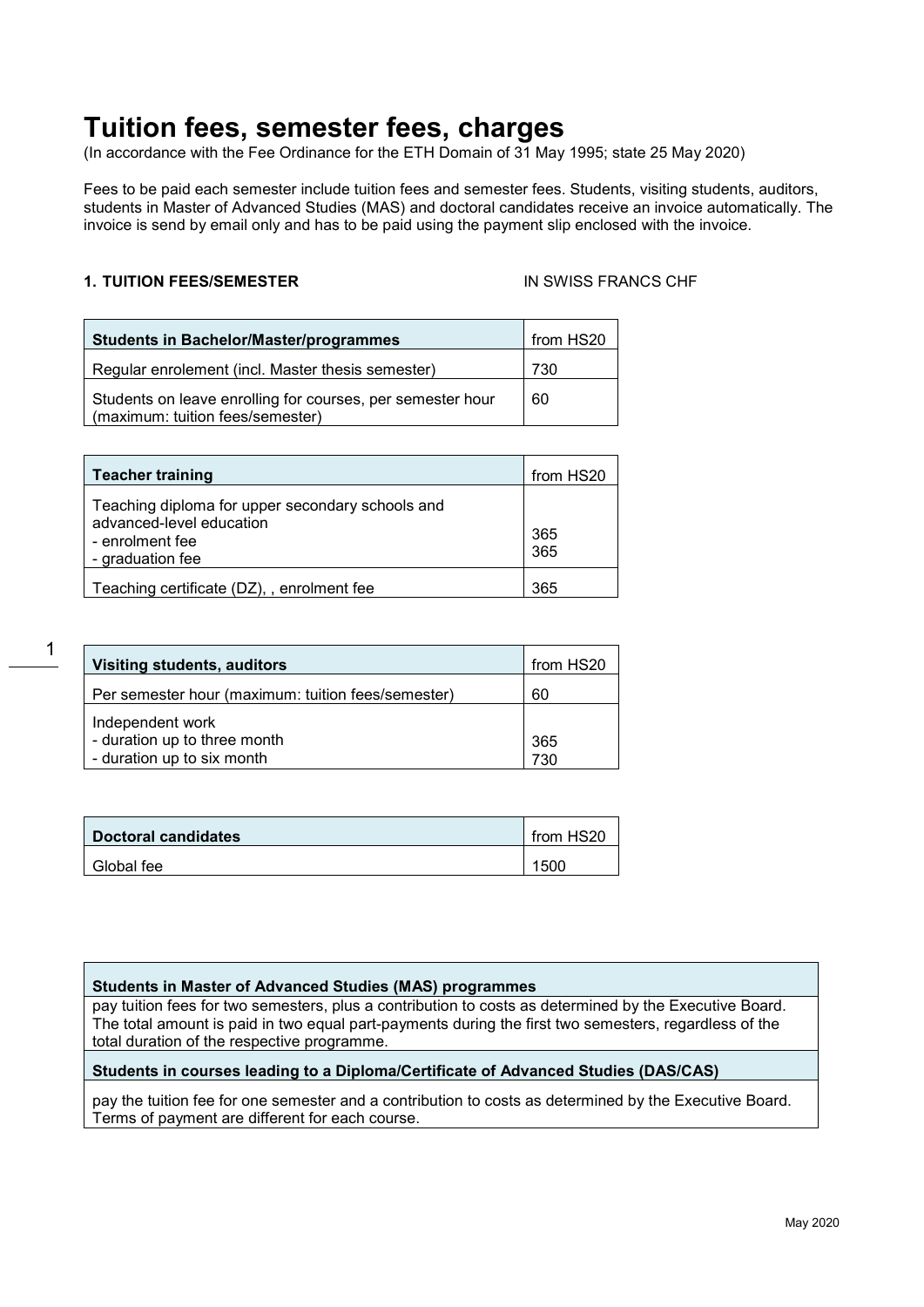### **2. SEMESTER FEES** IN SWISS FRANCS CHF

| <b>Bachelor/Master/ Doctoral students</b>                                                                                  | Each semester                              |
|----------------------------------------------------------------------------------------------------------------------------|--------------------------------------------|
| <b>Compulsory semester fees (also on leave of absence)</b>                                                                 |                                            |
| Academic Sports Association Zurich (ASVZ)<br>Scholarship fund<br>VSETH (ETH Zurich Student Union) fee for general services | 30<br>$32*$<br>* not for Doctoral students |

| <b>Bachelor/Master/ Doctoral students</b>                                                                  | Each semester |
|------------------------------------------------------------------------------------------------------------|---------------|
| <b>Voluntary contributions</b>                                                                             |               |
| VSETH membership fee for additional services<br>SOS-eth membership<br>Solidarity fund for foreign students | 10<br>5<br>5  |

| <b>MAS students</b>                                                                                        | Each semester |
|------------------------------------------------------------------------------------------------------------|---------------|
| <b>Voluntary contributions</b>                                                                             |               |
| VSETH membership fee for additional services<br>SOS-eth membership<br>Solidarity fund for foreign students | 35<br>5<br>5  |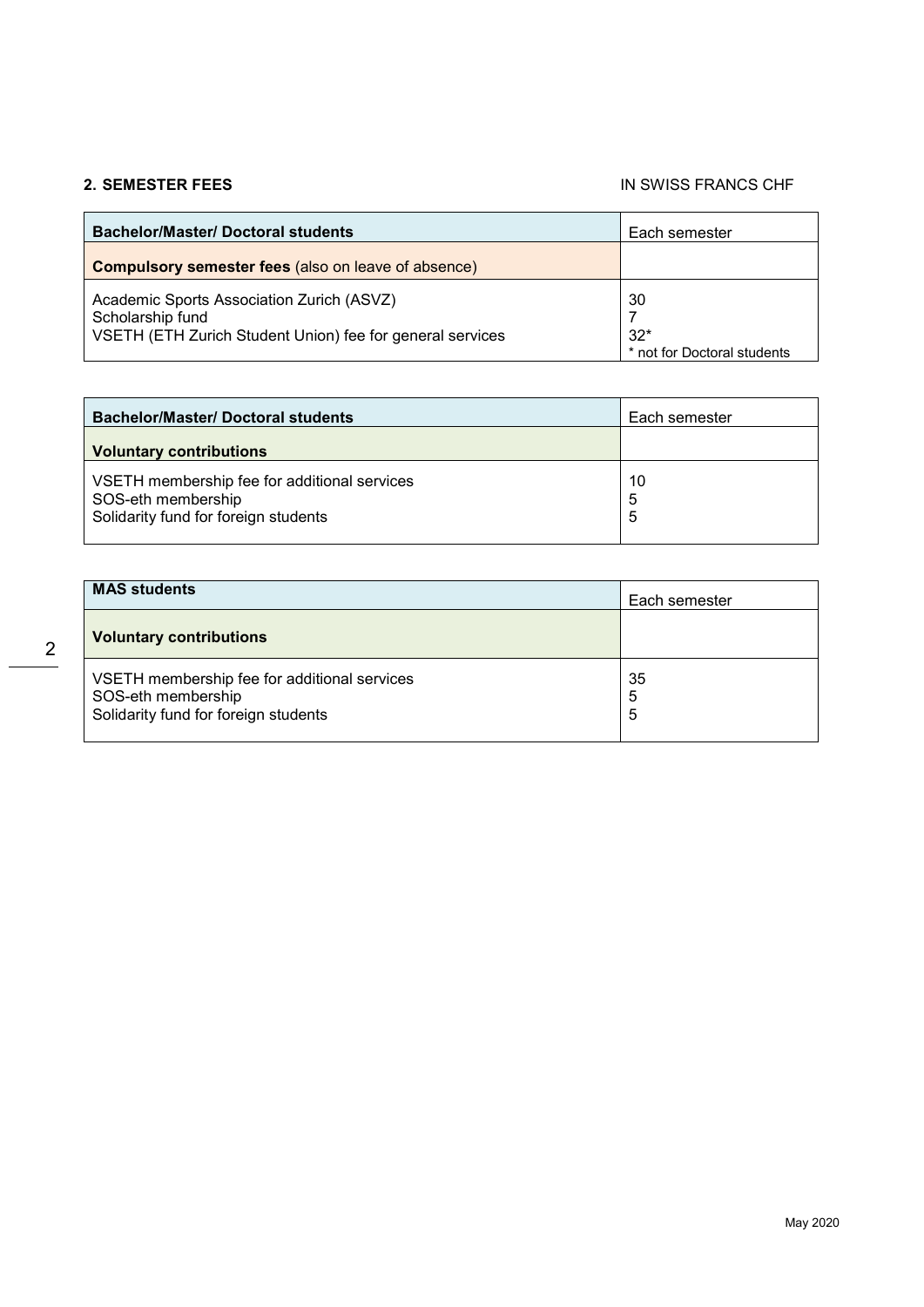| <b>Application fees</b>                                                                                                                              | One-off   |
|------------------------------------------------------------------------------------------------------------------------------------------------------|-----------|
| Students applying to a Bachelor or Master programme with<br>- swiss matriculation/degree certificates<br>- foreign matriculation/degree certificates | 50<br>150 |
| Visiting students                                                                                                                                    | 150       |
| Doctoral students applying from<br>- swiss Universitites<br>- foreign Universities                                                                   | 50<br>150 |
| Extra charge for failure of applying on time (in case the application<br>procedure is still possible)                                                | 200       |

| <b>Other Fees</b>                                                                            | One-off            |
|----------------------------------------------------------------------------------------------|--------------------|
| Change of degree programme                                                                   | 50                 |
| Application of credit approval                                                               | 50                 |
| Failure to meet a prescribed deadline                                                        | 50                 |
| Reminder charges (payable with second reminder)                                              | 50                 |
| Readmission following de-registration                                                        | 50                 |
| Replacement of ETH card                                                                      | 25                 |
| Replacement of documents                                                                     | $10 - 80$          |
| Failure to withdraw on time following admission to a Master of Advanced<br>Studies programme | programme-depended |

## **4. EXAMINATION FEES** IN SWISS FRANCS CHF

| <b>Students in Bachelor programme</b>                                                       | One-off     |
|---------------------------------------------------------------------------------------------|-------------|
| Comprehensive entrance examination<br>Reduced entrance examination                          | 800<br>550  |
| The fees for Bachelor, Master and diploma examinations are included in<br>the tuition fees. | $\mathbf 0$ |

| Doctoral candidates  | One-off |
|----------------------|---------|
| Entrance examination | 120     |